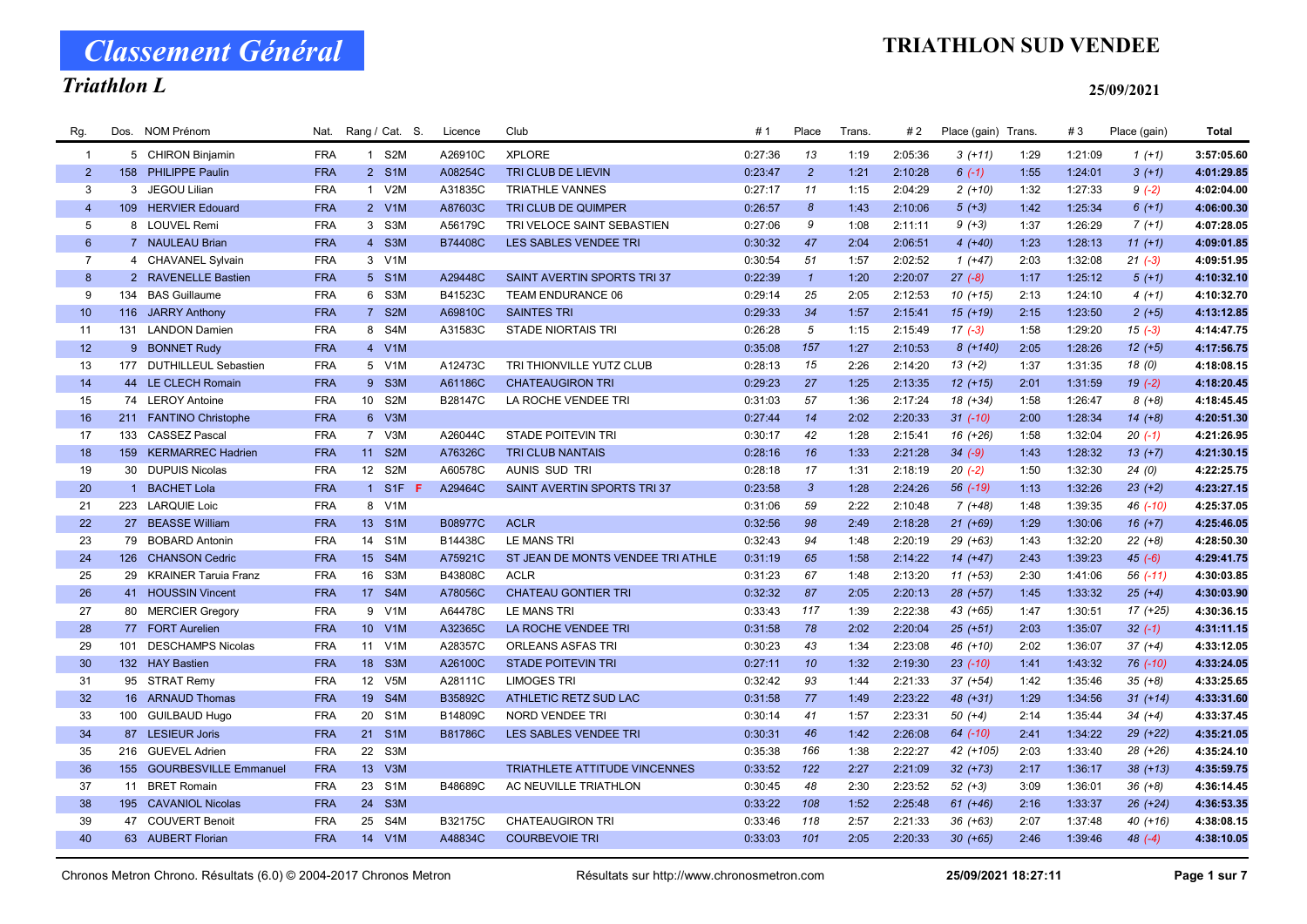# TRIATHLON SUD VENDEE

# Classement Général

# Triathlon L

| Rg. | Dos. | <b>NOM Prénom</b>       | Nat.       |                 | Rang / Cat. S.                | Licence        | Club                                 | #1      | Place          | Trans. | #2      | Place (gain) | Trans | #3      | Place (gain)  | <b>Total</b> |
|-----|------|-------------------------|------------|-----------------|-------------------------------|----------------|--------------------------------------|---------|----------------|--------|---------|--------------|-------|---------|---------------|--------------|
| 41  |      | 122 LEMOINE Steve       | <b>FRA</b> |                 | 26 S4M                        | A30123C        | <b>SEGRE ESSHA TRI</b>               | 0:31:10 | 61             | 1:32   | 2:23:58 | 53 (+19)     | 3:00  | 1:38:49 | $41 (+1)$     | 4:38:25.75   |
| 42  |      | 157 SAUDEMONT Manoel    | <b>FRA</b> | 15              | V2M                           | A29039C        | TRI CLUB CHATEAUROUX METROPOLE       | 0:30:51 | 50             | 1:50   | 2:23:04 | 45 (+12)     | 2:21  | 1:40:31 | $53(-4)$      | 4:38:34.65   |
| 43  |      | 69 COUE Freddy          | <b>FRA</b> | 16              | V3M                           | A31030C        | <b>FONTENAY LE COMTE VENDEE TRI</b>  | 0:29:03 | 22             | 1:37   | 2:24:16 | 55 (-10)     | 2:08  | 1:41:40 | $61$ $(-11)$  | 4:38:41.40   |
| 44  |      | 213 FRAMMINGHAM Sam     | <b>FRA</b> | 27              | S <sub>4</sub> M              |                |                                      | 0:30:27 | 44             | 2:13   | 2:24:40 | $57(-3)$     | 1:41  | 1:39:57 | $50(+3)$      | 4:38:56.50   |
| 45  |      | 152 PREVITALI Nicolas   | <b>FRA</b> |                 | 28 S3M                        | B05933C        | <b>TRIATHLETE ATTITUDE VINCENNES</b> | 0:30:55 | 52             | 2:06   | 2:30:27 | 88 (-25)     | 1:58  | 1:35:37 | $33 (+32)$    | 4:41:00.85   |
| 46  | 138  | PASGRIMAUD Marc         | <b>FRA</b> | 17              | V <sub>1</sub> M              | A26809C        | <b>THOUARS TRI</b>                   | 0:29:12 | 23             | 1:24   | 2:26:56 | 68 (-27)     | 1:39  | 1:42:12 | $67 (+4)$     | 4:41:20.85   |
| 47  |      | 130 MARIE Jerome        | <b>FRA</b> | 18              | V2M                           | <b>B85380C</b> | <b>STADE NIORTAIS TRI</b>            | 0:29:24 | 28             | 2:25   | 2:22:18 | 41(0)        | 3:01  | 1:44:39 | $82$ (-19)    | 4:41:44.45   |
| 48  |      | 164 LAVIDALLE Bruno     | <b>FRA</b> | 19              | V2M                           | A26984C        | TRI CLUB SAUJONNAIS                  | 0:32:17 | 84             | 1:37   | 2:22:58 | 44 (+41)     | 2:08  | 1:43:00 | $70(-5)$      | 4:41:56.50   |
| 49  |      | 12 FLANDIN Richard      | <b>FRA</b> | 20 <sup>°</sup> | V1M                           | A26043C        | AC NEUVILLE TRIATHLON                | 0:33:15 | 104            | 2:11   | 2:21:29 | $35(+60)$    | 2:18  | 1:42:55 | $69(-5)$      | 4:42:05.10   |
| 50  |      | 107 HALARD Aurelien     | <b>FRA</b> | 29              | S <sub>4</sub> M              | A75617C        | PAYS D ANCENIS CLUB TRI 44           | 0:33:21 | 107            | 1:34   | 2:37:52 | 127 (-16)    | 1:56  | 1:27:37 | $10(+73)$     | 4:42:17.80   |
| 51  |      | 192 BONNET Samuel       | <b>FRA</b> | 21              | V1M                           | A97504C        | <b>INDIV LIGUE PAYS DE LA LOIRE</b>  | 0:31:39 | 75             | 2:33   | 2:17:44 | 19 (+49)     | 1:55  | 1:49:33 | 119 (-25)     | 4:43:21.40   |
| 52  |      | 249 RIPOCHE Hugo        | <b>FRA</b> | 30              | S3M                           |                |                                      | 0:26:53 | $\overline{7}$ | 1:51   | 2:30:36 | 89 (-52)     | 2:43  | 1:41:44 | $63 (+7)$     | 4:43:44.45   |
| 53  |      | 23 HAZARD Cyprien       | <b>FRA</b> | 31              | S <sub>3</sub> M              | A05432C        | <b>ASPTT NANTES TRI</b>              | 0:38:22 | 195            | 2:39   | 2:27:37 | 73 (+96)     | 1:47  | 1:33:38 | $27 (+46)$    | 4:44:01.65   |
| 54  |      | 102 BERRUE Ludovic      | <b>FRA</b> | 22              | V <sub>1</sub> M              | B38685C        | PAYS D ANCENIS CLUB TRI 44           | 0:33:16 | 105            | 2:24   | 2:27:41 | 74 (+30)     | 1:57  | 1:38:56 | $42 (+21)$    | 4:44:10.50   |
| 55  |      | 17 VOURCH Christophe    | <b>FRA</b> | 23              | V2M                           | A47765C        | ATHLETIC RETZ SUD LAC                | 0:34:01 | 127            | 2:26   | 2:20:05 | 26 (+87)     | 2:05  | 1:45:45 | $91 (-15)$    | 4:44:19.70   |
| 56  |      | 46 BETIN Adrien         | <b>FRA</b> | 32              | S <sub>3</sub> M              | B61268C        | <b>CHATEAUGIRON TRI</b>              | 0:34:33 | 145            | 1:53   | 2:21:38 | 38 (+91)     | 2:11  | 1:44:59 | $85 (-2)$     | 4:45:12.50   |
| 57  |      | 94 MUSIALIK David       | <b>FRA</b> | 24              | V <sub>1</sub> M              | A99619C        | <b>LIMOGES TRI</b>                   | 0:29:57 | 38             | 1:47   | 2:23:23 | $49 (+4)$    | 1:51  | 1:48:31 | $115$ $(-23)$ | 4:45:26.45   |
| 58  | 183  | <b>HAZARD Germain</b>   | <b>FRA</b> | 33              | S <sub>3</sub> M              | A05513C        | <b>VERSAILLES TRI</b>                | 0:31:28 | 70             | 2:00   | 2:24:13 | 54 (+19)     | 2:01  | 1:46:17 | $94 (-7)$     | 4:45:55.65   |
| 59  |      | 215 GUERIN Philippe     | <b>FRA</b> |                 | 25 V3M                        |                |                                      | 0:31:00 | 55             | 2:04   | 2:24:57 | $58(+2)$     | 2:02  | 1:46:18 | $96 (-6)$     | 4:46:20.20   |
| 60  |      | 57 DEROUIN Mickael      | <b>FRA</b> | 26              | V2M                           | A46259C        | <b>CJAC TRI PORNIC</b>               | 0:34:24 | 140            | 1:50   | 2:25:51 | 63 (+72)     | 2:18  | 1:42:17 | $68 (+8)$     | 4:46:37.20   |
| 61  |      | 62 ISTASSES Erwan       | <b>FRA</b> | 34              | S4M                           | A55708C        | <b>CORMARIS TRI</b>                  | 0:31:02 | 56             | 2:05   | 2:28:04 | $76(-7)$     | 2:23  | 1:43:21 | $73 (+2)$     | 4:46:52.25   |
| 62  |      | 257 TUAL David          | <b>FRA</b> | 27              | V2M                           | B46542C        | INDIV LIGUE PAYS DE LA LOIRE         | 0:35:19 | 160            | 3:46   | 2:23:42 | $51 (+90)$   | 2:21  | 1:42:02 | $65 (+8)$     | 4:47:07.10   |
| 63  |      | 258 TUAL Sylvain        | <b>FRA</b> | 28              | V2M                           | B46544C        | <b>INDIV LIGUE PAYS DE LA LOIRE</b>  | 0:37:20 | 191            | 2:13   | 2:23:16 | 47 (+120)    | 2:18  | 1:42:03 | $66 (+8)$     | 4:47:07.40   |
| 64  |      | 227 LEREBOURG Julien    | <b>FRA</b> | 35              | S <sub>4</sub> M              |                |                                      | 0:31:25 | 68             | 2:09   | 2:31:30 | $93$ $(-16)$ | 2:10  | 1:40:21 | 52 (+20)      | 4:47:32.05   |
| 65  |      | 32 QUINIO Samuel        | <b>FRA</b> | 36              | S <sub>2</sub> M              | B86607C        | <b>BEST TRI SAINT NAZAIRE</b>        | 0:33:54 | 123            | 2:30   | 2:32:30 | 97 (+22)     | 1:34  | 1:37:25 | $39 (+36)$    | 4:47:50.90   |
| 66  |      | 140 BICHON Sylvain      | <b>FRA</b> | 29              | V <sub>1</sub> M              | A71217C        | THOUARS TRI                          | 0:35:25 | 161            | 1:22   | 2:27:15 | $72(+81)$    | 2:48  | 1:41:37 | 59 (+14)      | 4:48:24.85   |
| 67  |      | 198 CHESNET Fabien      | <b>FRA</b> | 37              | S <sub>2</sub> M              |                |                                      | 0:36:57 | 186            | 2:59   | 2:25:21 | 60 (+101)    | 2:44  | 1:40:44 | $55(+18)$     | 4:48:43.60   |
| 68  |      | 149 LETASSEY Eric       | <b>FRA</b> | 30              | V2M                           | B07904C        | TRIATHLETE ATTITUDE VINCENNES        | 0:32:47 | 96             | 3:14   | 2:32:11 | 96(0)        | 1:37  | 1:39:09 | 43 (+28)      | 4:48:55.05   |
| 69  |      | 42 DENOS Yvonnick       | <b>FRA</b> | 31              | V2M                           | A62941C        | <b>CHATEAUGIRON TRI</b>              | 0:33:23 | 109            | 1:56   | 2:26:08 | $65 (+43)$   | 2:02  | 1:45:47 | $92 (-3)$     | 4:49:13.90   |
| 70  |      | 265 LIGONNIER Romuald   | <b>FRA</b> | 32              | V2M                           | B09773C        | <b>TRIATHLE VANNES</b>               | 0:30:48 | 49             | 1:59   | 2:30:14 | 86 (-23)     | 1:39  | 1:44:40 | $83 (+2)$     | 4:49:18.45   |
| 71  |      | 197 CHAVANEL Bertrand   | <b>FRA</b> | 38              | S <sub>4</sub> M              |                |                                      | 0:42:09 | 230            | 2:13   | 2:19:21 | $22 (+151)$  | 3:10  | 1:43:00 | $71 (+8)$     | 4:49:50.20   |
| 72  |      | 245 POME BAUDRES Damien | <b>FRA</b> | 39              | S <sub>4</sub> M              |                |                                      | 0:29:33 | 35             | 1:35   | 2:36:32 | 118 (-59)    | 2:45  | 1:39:50 | 49 (+22)      | 4:50:13.75   |
| 73  |      | 38 BLUTEAU Sebastien    | <b>FRA</b> | 40              | S <sub>3</sub> M              | A32408C        | <b>CHANTONNAY TRI</b>                | 0:34:33 | 144            | 1:39   | 2:25:51 | 62 (+77)     | 2:32  | 1:46:18 | $95(-6)$      | 4:50:50.50   |
| 74  | 160  | <b>BUGEJA Mark</b>      | <b>FRA</b> | 33              | V2M                           | A30006C        | TRI CLUB NANTAIS                     | 0:28:40 | 21             | 1:59   | 2:34:21 | $106(-61)$   | 2:08  | 1:44:14 | $80 (+8)$     | 4:51:18.40   |
| 75  |      | 209 DZIERBICKI Philippe | <b>FRA</b> | 34              | V4M                           |                |                                      | 0:31:37 | 73             | 3:20   | 2:28:22 | $79(-1)$     | 3:08  | 1:45:16 | $88(-1)$      | 4:51:40.75   |
| 76  | 85   | <b>BARRIERE Nicolas</b> | <b>FRA</b> | 35              | V2M                           | A28871C        | LES SABLES VENDEE TRI                | 0:29:13 | 24             | 2:24   | 2:27:03 | 69 (-33)     | 2:49  | 1:50:26 | 122 (-19)     | 4:51:51.90   |
| 77  |      | 86 DIEMER Lea           | <b>FRA</b> | $2^{\circ}$     | S <sub>1</sub> F <sub>F</sub> | A73191C        | LES SABLES VENDEE TRI                | 0:29:32 | 33             | 2:23   | 2:34:27 | $107 (-54)$  | 1:40  | 1:44:06 | 79 (+10)      | 4:52:05.45   |
| 78  |      | 83 VIRLY Romain         | <b>FRA</b> | 41              | S4M                           | B57842C        | LES SABLES VENDEE TRI                | 0:30:59 | 54             | 3:35   | 2:28:49 | $81 (-22)$   | 4:02  | 1:45:14 | $87(-2)$      | 4:52:36.80   |
| 79  |      | 50 DENIAU Thomas        | <b>FRA</b> | 42              | S <sub>3</sub> M              | B13004C        | <b>CHOLET TRI</b>                    | 0:38:43 | 199            | 3:01   | 2:28:21 | 78 (+90)     | 2:23  | 1:40:12 | $51 (+30)$    | 4:52:39.00   |
| 80  |      | 162 ROUSSEAU Julien     | <b>FRA</b> | 43              | S <sub>2</sub> M              | A73718C        | TRI CLUB NANTAIS                     | 0:34:21 | 139            | 2:08   | 2:33:26 | 99 (+33)     | 2:33  | 1:41:27 | 58 (+26)      | 4:53:52.20   |
|     |      |                         |            |                 |                               |                |                                      |         |                |        |         |              |       |         |               |              |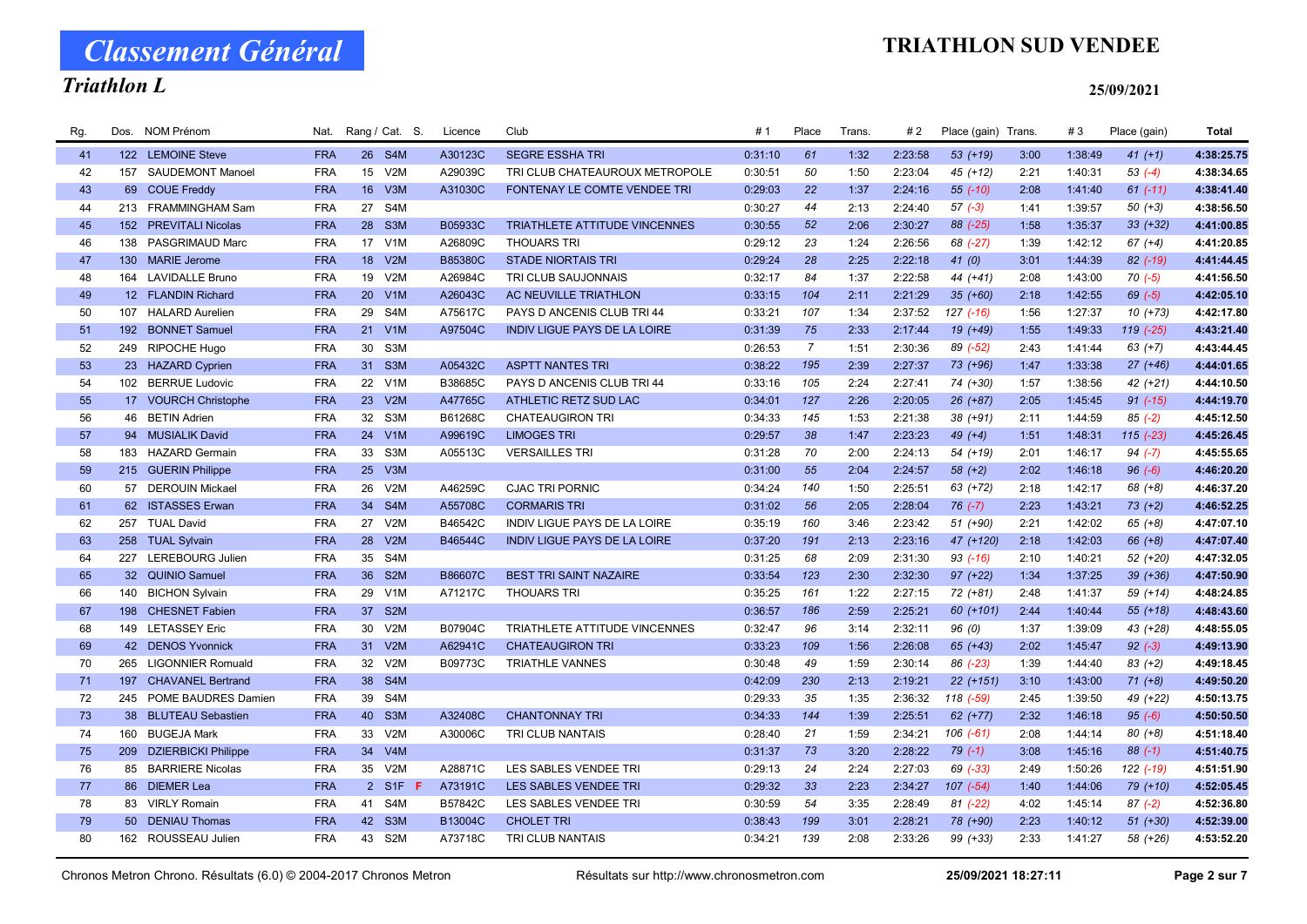# Triathlon L

## TRIATHLON SUD VENDEE

### 25/09/2021

| Rg. | Dos. | <b>NOM Prénom</b>           | Nat.       |                 | Rang / Cat. S.   | Licence | Club                              | # 1     | Place           | Trans. | # 2     | Place (gain) Trans. |      | #3      | Place (gain)  | <b>Total</b> |
|-----|------|-----------------------------|------------|-----------------|------------------|---------|-----------------------------------|---------|-----------------|--------|---------|---------------------|------|---------|---------------|--------------|
| 81  |      | 14 GUETROT Gerard           | <b>FRA</b> |                 | 36 V4M           | B83891C | <b>ANGLET FRANCE TRI</b>          | 0:34:44 | 149             | 2:02   | 2:19:50 | 24 (+108)           | 2:10 | 1:55:11 | $147$ $(-40)$ | 4:53:55.05   |
| 82  |      | 99 CREPEAU Samuel           | <b>FRA</b> | 37              | V <sub>1</sub> M | A32410C | <b>NORD VENDEE TRI</b>            | 0:35:39 | 167             | 2:03   | 2:29:20 | 83 (+76)            | 2:38 | 1:44:22 | $81 (+9)$     | 4:53:59.75   |
| 83  |      | 129 DAVY Fabrice            | <b>FRA</b> | 44              | S <sub>3</sub> M | B80561C | <b>STADE FRANCAIS</b>             | 0:31:13 | 62              | 2:29   | 2:34:42 | $109$ $(-36)$       | 2:06 | 1:43:39 | $77 (+15)$    | 4:54:06.40   |
| 84  | 242  | <b>OUTIL Patrice</b>        | <b>FRA</b> | 38              | V3M              |         |                                   | 0:32:39 | 91              | 2:49   | 2:34:34 | $108$ $(-17)$       | 3:00 | 1:41:18 | $57 (+24)$    | 4:54:17.15   |
| 85  |      | 176 GRIPPAY Yoann           | <b>FRA</b> |                 | 45 S4M           | A30980C | TRI SPORT COUERONNAIS             | 0:34:29 | 141             | 2:36   | 2:27:14 | 71 (+60)            | 2:34 | 1:47:50 | $111(-4)$     | 4:54:40.90   |
| 86  |      | 111 RIBOT Guillaume         | <b>FRA</b> | 39              | V <sub>1</sub> M | B72852C | <b>SABLE TRI</b>                  | 0:30:05 | 40              | 1:35   | 2:29:44 | 84 (-25)            | 2:01 | 1:51:21 | $128$ $(-21)$ | 4:54:44.65   |
| 87  |      | 114 LE GUILLOU Philippe     | <b>FRA</b> | 46              | S4M              | A93268C | <b>SAINT HERBLAIN TRI</b>         | 0:34:01 | 126             | 2:27   | 2:27:07 | 70 (+48)            | 2:47 | 1:49:33 | $120(-9)$     | 4:55:52.40   |
| 88  |      | 64 FOREST David             | <b>FRA</b> | 40              | V <sub>3</sub> M | A10957C | DAUPHINS DE L ELORN LANDERNEAU    | 0:27:24 | 12              | 1:48   | 2:30:15 | $87$ $(-48)$        | 3:32 | 1:53:12 | 137 (-28)     | 4:56:09.30   |
| 89  |      | 13 SOUMIER Celine           | <b>FRA</b> | $\mathbf{1}$    | V2F              | B58998C | <b>ANGLET FRANCE TRI</b>          | 0:33:50 | 120             | 2:32   | 2:26:52 | $67 (+47)$          | 2:21 | 1:50:52 | $125$ $(-16)$ | 4:56:24.40   |
| 90  |      | 97 QUELIER Denny            | <b>FRA</b> | 41              | V <sub>4</sub> M | A26194C | <b>MYTRIBE</b>                    | 0:29:22 | 26              | 2:14   | 2:33:27 | $100(-57)$          | 2:15 | 1:49:11 | 117 $(-7)$    | 4:56:25.00   |
| 91  |      | 51 ROTUREAU Laurent         | <b>FRA</b> | 42              | V <sub>3</sub> M | A30717C | <b>CHOLET TRI</b>                 | 0:35:55 | 170             | 2:00   | 2:34:08 | $105 (+51)$         | 1:42 | 1:43:06 | 72 (+28)      | 4:56:48.85   |
| 92  |      | 187 BARET Vincent           | <b>FRA</b> | 43              | V3M              | A06271C | INDIV LIGUE PAYS DE LA LOIRE      | 0:35:56 | 171             | 3:18   | 2:40:24 | 140 (+25)           | 2:59 | 1:34:26 | $30 (+54)$    | 4:57:00.55   |
| 93  |      | 35 DUBOIS Jerome            | <b>FRA</b> | 47              | S <sub>3</sub> M |         |                                   | 0:32:27 | 86              | 3:51   | 2:35:24 | $111 (-31)$         | 3:42 | 1:41:41 | $62 (+24)$    | 4:57:01.90   |
| 94  | 25   | <b>CIRON Laurent</b>        | <b>FRA</b> | 44              | V <sub>1</sub> M | B07273C | <b>ACLR</b>                       | 0:34:55 | 152             | 3:19   | 2:28:15 | 77 (+64)            | 3:12 | 1:47:25 | $104 (-6)$    | 4:57:03.50   |
| 95  |      | 10 TEXIER Annabelle         | <b>FRA</b> |                 | 2 V1F<br>-F      | A30802C | <b>LES SABLES VENDEE TRI</b>      | 0:29:30 | 32              | 1:47   | 2:36:15 | $116(-61)$          | 2:08 | 1:47:30 | $105$ $(-2)$  | 4:57:07.75   |
| 96  |      | 52 OGER Alexandre           | <b>FRA</b> | 48              | S3M              | B63645C | <b>CHOLET TRI</b>                 | 0:33:37 | 115             | 1:56   | 2:35:19 | $110 (+3)$          | 1:41 | 1:45:19 | 89 (+16)      | 4:57:49.00   |
| 97  |      | 43 KERBELLEC Ronan          | <b>FRA</b> | 45              | V2M              | B11632C | <b>CHATEAUGIRON TRI</b>           | 0:32:14 | 83              | 2:21   | 2:33:11 | $98$ $(-12)$        | 2:51 | 1:47:24 | $102 (-2)$    | 4:57:58.55   |
| 98  |      | 144 ROGER Alexandre         | <b>FRA</b> | 49              | S4M              | B33027C | TRI VELOCE SAINT SEBASTIEN        | 0:40:21 | 219             | 2:38   | 2:26:30 | 66 (+115)           | 2:01 | 1:46:39 | $99 (+6)$     | 4:58:07.05   |
| 99  |      | 90 AUGIZEAU Pierre Francois | <b>FRA</b> | 46              | V2M              | A74238C | LES SABLES VENDEE TRI             | 0:26:50 | $6\overline{6}$ | 1:35   | 2:29:02 | 82 (-42)            | 2:18 | 1:59:20 | $164$ $(-51)$ | 4:59:03.20   |
| 100 |      | 78 HERAULT Jimmy            | <b>FRA</b> | 47              | V1M              | B06648C | <b>LAVAL TRI CLUB</b>             | 0:39:58 | 218             | 2:47   | 2:36:39 | $120 (+73)$         | 1:47 | 1:39:13 | 44 (+45)      | 5:00:20.40   |
| 101 |      | 89 ENGEL Dietmar            | <b>FRA</b> | 50 <sub>2</sub> | S4M              | B80184C | LES SABLES VENDEE TRI             | 0:29:26 | 30              | 3:28   | 2:28:30 | $80 (-34)$          | 2:40 | 1:56:24 | 153 (-37)     | 5:00:25.30   |
| 102 |      | 135 CARRIAS Teddy           | <b>FRA</b> | 48              | V2M              | B91016C | <b>TEAM LIFETRI</b>               | 0:31:08 | 60              | 3:16   | 2:42:02 | 152 (-77)           | 2:24 | 1:41:38 | 60 (+35)      | 5:00:25.55   |
| 103 | 191  | <b>BIKE Wilfried</b>        | <b>FRA</b> | 51              | S <sub>3</sub> M |         |                                   | 0:35:56 | 172             | 2:43   | 2:31:02 | $92 (+67)$          | 2:32 | 1:48:30 | $114 (+2)$    | 5:00:41.15   |
| 104 | 161  | <b>GIRAULT Julien</b>       | <b>FRA</b> | 49              | V1M              | A29917C | TRI CLUB NANTAIS                  | 0:34:15 | 134             | 1:57   | 2:36:14 | $115 (+12)$         | 2:04 | 1:46:28 | 98 (+18)      | 5:00:55.20   |
| 105 |      | 171 LE GALL Olivier         | <b>FRA</b> |                 | 50 V1M           | A74729C | <b>TRI SPORT COUERONNAIS</b>      | 0:40:23 | 220             | 3:41   | 2:31:01 | $91 (+89)$          | 2:32 | 1:44:00 | 78 (+26)      | 5:01:34.90   |
| 106 |      | 48 SAVARY Arnaud            | <b>FRA</b> | 51              | V <sub>1</sub> M | A30726C | <b>CHOLET TRI</b>                 | 0:33:02 | 100             | 2:51   | 2:40:27 | 141 (-35)           | 2:05 | 1:43:27 | 75 (+29)      | 5:01:49.55   |
| 107 |      | 184 ALBERT Nicolas          | <b>FRA</b> | 52              | V1M              |         |                                   | 0:32:02 | 79              | 3:46   | 2:30:05 | $85(-7)$            | 2:45 | 1:53:16 | $138 (-21)$   | 5:01:51.50   |
| 108 | 220  | <b>JAMAULT Hubert</b>       | <b>FRA</b> | 52              | S4M              |         |                                   | 0:29:27 | 31              | 2:56   | 2:47:36 | 180 (-119)          | 2:03 | 1:40:38 | 54 (+42)      | 5:02:36.95   |
| 109 |      | 248 RAMADE Alain            | <b>FRA</b> |                 | 53 S4M           |         |                                   | 0:34:08 | 130             | 2:15   | 2:37:43 | $126 (+4)$          | 2:37 | 1:46:25 | $97 (+17)$    | 5:03:05.60   |
| 110 |      | 6 BRABANT Geraldine         | <b>FRA</b> |                 | 3 V2F            | B10332C | FONTENAY LE COMTE VENDEE TRI      | 0:28:20 | 19              | 1:32   | 2:40:28 | 142 (-92)           | 2:00 | 1:50:56 | $126 (+1)$    | 5:03:14.10   |
| 111 |      | 26 PINON Gaetan             | <b>FRA</b> | 53              | V2M              | A68363C | <b>ACLR</b>                       | 0:34:07 | 129             | 2:24   | 2:37:13 | $124 (+4)$          | 2:23 | 1:48:53 | $116 (+14)$   | 5:04:57.80   |
| 112 |      | 145 BETHUS Stan             | <b>FRA</b> | 54              | S <sub>2</sub> M | B80143C | TRI VELOCE SAINT SEBASTIEN        | 0:34:04 | 128             | 3:06   | 2:37:23 | $125$ (-1)          | 2:22 | 1:48:19 | $113 (+17)$   | 5:05:11.45   |
| 113 |      | 154 CHATELLIER Regis        | <b>FRA</b> | 54              | V1M              | A59057C | TRIATHLETE ATTITUDE VINCENNES     | 0:34:53 | 151             | 2:28   | 2:25:07 | 59 (+82)            | 2:21 | 2:00:30 | $168$ $(-44)$ | 5:05:16.00   |
| 114 |      | 202 DESFONDS Yves           | <b>FRA</b> | 55              | V4M              |         |                                   | 0:34:19 | 137             | 2:38   | 2:41:52 | $151 (-6)$          | 3:52 | 1:43:22 | 74 (+29)      | 5:06:00.30   |
| 115 |      | 185 APPERCE Pierre          | <b>FRA</b> |                 | 55 S3M           | A66153C | <b>INDIVIDUEL R-A</b>             | 0:31:06 | 58              | 2:18   | 2:36:37 | 119 (-49)           | 2:26 | 1:53:54 | $142 (-8)$    | 5:06:17.65   |
| 116 |      | 55 JOUET Antoine            | <b>FRA</b> | 56              | V3M              | A30740C | <b>CHOLET TRI</b>                 | 0:31:37 | 72              | 1:35   | 2:36:01 | $114(-31)$          | 2:15 | 1:55:52 | $152$ $(-13)$ | 5:07:17.35   |
| 117 |      | 125 MIGADEL Samuel          | <b>FRA</b> | 57              | V2M              | A31367C | ST JEAN DE MONTS VENDEE TRI ATHLE | 0:32:05 | 81              | 3:09   | 2:33:57 | $104$ $(-21)$       | 3:08 | 1:55:05 | $145$ $(-15)$ | 5:07:21.50   |
| 118 | 123  | <b>CHIRON Christophe</b>    | <b>FRA</b> | 58              | V3M              | A26821C | SHARKS TRI 79                     | 0:33:29 | 112             | 1:42   | 2:40:43 | $144 (-21)$         | 2:05 | 1:49:28 | $118 (+15)$   | 5:07:24.85   |
| 119 |      | 179 ROUBEYROTTE Jerome      | <b>FRA</b> | 59              | V2M              | A28055C | <b>TULLE TRI</b>                  | 0:30:29 | 45              | 2:40   | 2:35:42 | $113$ $(-55)$       | 2:21 | 1:56:27 | $154$ $(-19)$ | 5:07:37.75   |
| 120 |      | 36 BOUDINSKI Valentin       | <b>FRA</b> | 56              | S3M              | B88090C | CAM VALLEE DU CHER TRIATHLON      | 0:33:56 | 124             | 2:08   | 2:32:08 | $95 (+27)$          | 7:37 | 1:51:56 | $132$ $(-23)$ | 5:07:41.20   |

Chronos Metron Chrono. Résultats (6.0) © 2004-2017 Chronos Metron Résultats sur http://www.chronosmetron.com 25/09/2021 18:27:11 Page 3 sur 7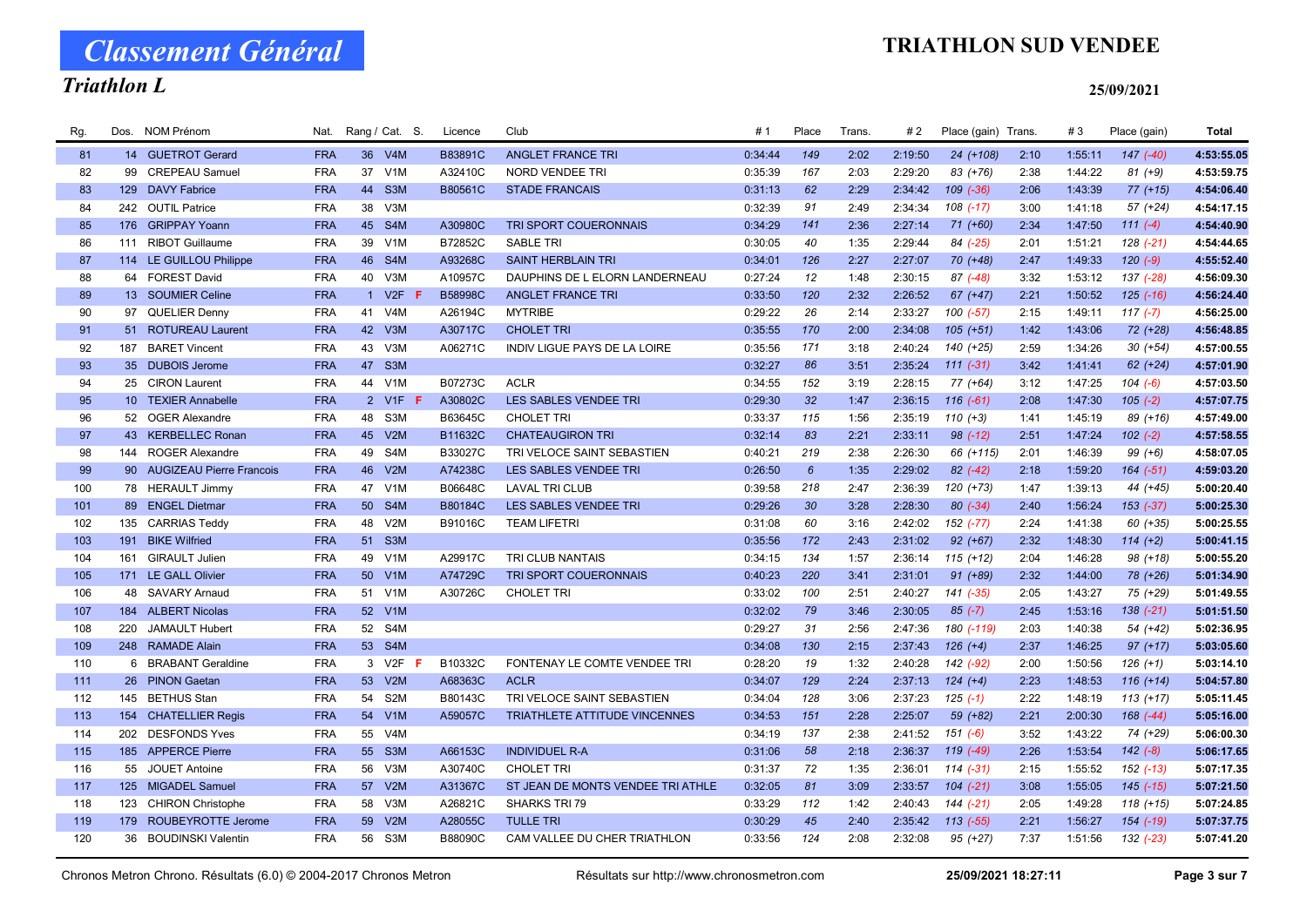# TRIATHLON SUD VENDEE

# Classement Général Triathlon L

### 25/09/2021

| Rg. | Dos. | <b>NOM Prénom</b>          | Nat.       | Rang / Cat. S. |                       | Licence        | Club                                | #1      | Place | Trans | # 2     | Place (gain) Trans. |      | #3      | Place (gain)  | Total      |
|-----|------|----------------------------|------------|----------------|-----------------------|----------------|-------------------------------------|---------|-------|-------|---------|---------------------|------|---------|---------------|------------|
| 121 |      | 53 REUNGOAT Vincent        | <b>FRA</b> | 60 V1M         |                       | A61052C        | <b>CHOLET TRI</b>                   | 0:38:59 | 207   | 1:52  | 2:35:33 | $112 (+71)$         | 1:40 | 1:50:06 | $121 (+15)$   | 5:08:08.70 |
| 122 |      | 147 FERNANDEZ Christophe   | <b>FRA</b> | 61             | V2M                   | A01596C        | TRIATHLETE ATTITUDE VINCENNES       | 0:31:16 | 64    | 1:43  | 2:37:10 | $123$ $(-46)$       | 2:43 | 1:55:46 | $150(-12)$    | 5:08:36.15 |
| 123 | 207  | <b>DUBREUIL Alexandre</b>  | <b>FRA</b> | 57             | S <sub>3</sub> M      |                |                                     | 0:29:46 | 37    | 2:44  | 2:39:03 | 133 (-79)           | 2:06 | 1:55:15 | $148$ $(-7)$  | 5:08:51.70 |
| 124 | 106  | <b>LAFLECHE Mickael</b>    | <b>FRA</b> | 62             | V2M                   | B00916C        | PAYS D ANCENIS CLUB TRI 44          | 0:38:48 | 201   | 2:36  | 2:38:27 | 130 (+52)           | 2:34 | 1:46:44 | $101 (+25)$   | 5:09:07.40 |
| 125 |      | 251 SALUDEN Yannick        | <b>FRA</b> | 63             | V1M                   |                |                                     | 0:38:42 | 198   | 2:49  | 2:36:54 | $122 (+56)$         | 2:43 | 1:48:06 | $112 (+17)$   | 5:09:11.60 |
| 126 |      | 98 LEFEUVRE Didier         | <b>FRA</b> | 64             | V4M                   | A26231C        | <b>MYTRIBE</b>                      | 0:28:39 | 20    | 2:19  | 2:41:20 | 148 (-100)          | 3:26 | 1:53:56 | $143(-6)$     | 5:09:37.45 |
| 127 |      | 172 DELROT Arnaud          | <b>FRA</b> | 65             | V3M                   | A31493C        | TRI SPORT COUERONNAIS               | 0:33:11 | 103   | 2:27  | 2:44:23 | $169$ $(-48)$       | 1:56 | 1:47:42 | $107 (+24)$   | 5:09:37.65 |
| 128 | 112  | JOUBERT Stephane           | <b>FRA</b> | 66             | V3M                   | A34894C        | SAINT GREGOIRE TRI                  | 0:32:38 | 90    | 2:27  | 2:41:11 | $147$ $(-44)$       | 2:14 | 1:51:17 | $127 (+6)$    | 5:09:45.30 |
| 129 |      | 201 COUSSON Sebastien      | <b>FRA</b> | 68             | V2M                   |                |                                     | 0:33:59 | 125   | 3:01  | 2:43:29 | 165 (-29)           | 2:25 | 1:47:45 | 109 (+25)     | 5:10:36.80 |
| 130 |      | 233 METAIS Damien          | <b>FRA</b> | 67             | V2M                   |                |                                     | 0:34:30 | 142   | 2:43  | 2:38:23 | 129 (+10)           | 3:40 | 1:51:23 | $129 (+2)$    | 5:10:36.80 |
| 131 |      | 72 BAUDRY Laurent          | <b>FRA</b> | 69             | V3M                   | B00039C        | JEUNESSES SPORTIVES D ALLONNES S    | 0:34:31 | 143   | 3:57  | 2:33:31 | $101 (+25)$         | 2:36 | 1:56:34 | $155(-13)$    | 5:11:06.20 |
| 132 | 189  | <b>BELLIER Clement</b>     | <b>FRA</b> | 58             | S3M                   |                |                                     | 0:33:24 | 110   | 2:22  | 2:42:23 | $155(-31)$          | 2:33 | 1:50:40 | $123 (+9)$    | 5:11:18.65 |
| 133 | 169  | <b>TYBURSKI Mickael</b>    | <b>FRA</b> | 59             | S <sub>3</sub> M      | B83639C        | TRI SPORT COUERONNAIS               | 0:33:31 | 113   | 2:12  | 2:38:35 | $131 (-15)$         | 2:16 | 1:55:05 | $146(-5)$     | 5:11:37.25 |
| 134 | 196  | <b>CHARGELEGUE Florent</b> | <b>FRA</b> | 70             | V <sub>1</sub> M      |                |                                     | 0:36:48 | 181   | 3:48  | 2:40:12 | 138 (+26)           | 3:40 | 1:47:30 | $106 (+21)$   | 5:11:56.30 |
| 135 | 168  | <b>GUTERMANN Brice</b>     | <b>FRA</b> | 71             | V3M                   | A74428C        | TRI SPORT COUERONNAIS               | 0:39:19 | 214   | 3:33  | 2:40:54 | 146 (+46)           | 2:48 | 1:45:30 | $90 (+33)$    | 5:12:01.40 |
| 136 | 206  | <b>DROUAULT Pierre</b>     | <b>FRA</b> | 60             | S4M                   |                |                                     | 0:32:42 | 92    | 2:48  | 2:46:14 | 176 (-67)           | 2:56 | 1:47:47 | $110 (+23)$   | 5:12:24.55 |
| 137 |      | 194 CARL Morineau          | <b>FRA</b> | 61 S4M         |                       |                |                                     | 0:39:21 | 216   | 3:19  | 2:41:32 | $150 (+46)$         | 3:11 | 1:45:13 | 86 (+33)      | 5:12:33.10 |
| 138 | 113  | <b>CHARRIER Cecile</b>     | <b>FRA</b> | $\overline{4}$ | V <sub>1</sub> F<br>F | A45797C        | SAINT GREGOIRE TRI                  | 0:35:26 | 162   | 2:32  | 2:46:11 | $175$ $(-7)$        | 2:17 | 1:46:42 | $100 (+31)$   | 5:13:06.15 |
| 139 |      | 136 DESSOULLES Kim         | <b>FRA</b> |                | 3 S2F<br>-F           | B62869C        | <b>THOUARS TRI</b>                  | 0:33:41 | 116   | 2:40  | 2:43:23 | $162$ (-32)         | 3:03 | 1:50:49 | $124 (+9)$    | 5:13:33.65 |
| 140 | 203  | <b>DIOURON Christophe</b>  | <b>FRA</b> | 72             | V4M                   |                |                                     | 0:38:47 | 200   | 3:24  | 2:42:26 | 156 (+28)           | 3:07 | 1:46:11 | $93 (+32)$    | 5:13:52.85 |
| 141 |      | 151 CAVALLARI Gilles       | <b>FRA</b> | 73             | V3M                   | A74281C        | TRIATHLETE ATTITUDE VINCENNES       | 0:35:48 | 169   | 3:03  | 2:40:49 | $145 (+22)$         | 2:41 | 1:52:14 | $133 (+6)$    | 5:14:31.95 |
| 142 |      | 91 VIAUD Jerome            | <b>FRA</b> | 74             | V2M                   | B48586C        | LES SABLES VENDEE TRI               | 0:32:20 | 85    | 3:00  | 2:31:45 | $94 (-7)$           | 2:32 | 2:06:14 | 187 (-50)     | 5:15:47.75 |
| 143 | 105  | <b>DUFAY Pierre</b>        | <b>FRA</b> | 75             | V3M                   | B12194C        | PAYS D ANCENIS CLUB TRI 44          | 0:36:52 | 184   | 2:44  | 2:45:38 | $172 (+11)$         | 3:52 | 1:47:25 | $103 (+30)$   | 5:16:28.35 |
| 144 | 237  | <b>MINGUY Baptiste</b>     | <b>FRA</b> | 62             | S <sub>1</sub> M      |                |                                     | 0:31:38 | 74    | 2:21  | 2:39:27 | 134 (-50)           | 2:48 | 2:01:34 | 172 (-20)     | 5:17:45.70 |
| 145 |      | 58 DEROUIN Peggy           | <b>FRA</b> | 5 V2F          |                       | B17654C        | <b>CJAC TRI PORNIC</b>              | 0:41:32 | 228   | 2:26  | 2:43:28 | $164 (+47)$         | 2:51 | 1:47:44 | $108 (+36)$   | 5:17:59.10 |
| 146 | 231  | <b>MENNESSIER Yvann</b>    | <b>FRA</b> | 76             | V2M                   | B74797C        | INDIV LIGUE PAYS DE LA LOIRE        | 0:32:08 | 82    | 3:10  | 2:38:49 | $132( -45)$         | 2:55 | 2:01:08 | 170 (-19)     | 5:18:06.70 |
| 147 |      | 238 NAUD Anthony           | <b>FRA</b> | 63             | S <sub>1</sub> M      |                |                                     | 0:36:00 | 174   | 2:53  | 2:57:00 | $204$ $(-25)$       | 2:49 | 1:39:46 | 47 (+52)      | 5:18:25.15 |
| 148 | 199  | <b>COLLY Olivier</b>       | <b>FRA</b> | 77             | V2M                   |                |                                     | 0:39:03 | 209   | 2:10  | 2:42:09 | 153 (+43)           | 2:24 | 1:53:01 | $136 (+18)$   | 5:18:44.75 |
| 149 |      | 22 JAFFRENNOU Clemence     | <b>FRA</b> | 4 S3F          | -F                    | <b>B37422C</b> | <b>ASPTT ANGERS</b>                 | 0:29:24 | 29    | 2:57  | 2:42:31 | 157 (-101)          | 2:20 | 2:01:59 | $175$ (-19)   | 5:19:08.65 |
| 150 |      | 40 TESSIER Anita           | <b>FRA</b> |                | 5 S4F <b>F</b>        | A79324C        | <b>CHATEAU GONTIER TRI</b>          | 0:35:35 | 165   | 2:33  | 2:55:37 | $200 (-30)$         | 2:00 | 1:44:41 | 84 (+45)      | 5:20:24.65 |
| 151 |      | 120 BIZIEN Thomas          | <b>FRA</b> | 78             | V1M                   | A32391C        | <b>SAUMUR TEAM TRI</b>              | 0:37:12 | 189   | 1:46  | 2:27:48 | 75 (+99)            | 2:33 | 2:12:13 | $200(-61)$    | 5:21:29.40 |
| 152 | 241  | <b>OLIVIER Marc</b>        | <b>FRA</b> | 64             | S <sub>3</sub> M      |                |                                     | 0:31:27 | 69    | 2:50  | 2:43:30 | 166 (-70)           | 2:50 | 2:01:13 | $171$ $(-13)$ | 5:21:47.05 |
| 153 |      | 234 MEUNIER Francois       | <b>FRA</b> | 79             | V3M                   | A85961C        | <b>INDIV LIGUE PAYS DE LA LOIRE</b> | 0:33:51 | 121   | 1:51  | 2:45:46 | $173$ $(-37)$       | 2:38 | 1:57:55 | $160 (+5)$    | 5:21:57.95 |
| 154 |      | 65 NEGRIER Sebastien       | <b>FRA</b> | 80             | V2M                   | A64025C        | <b>CEPS DINAN ARMOR TRI</b>         | 0:32:36 | 88    | 2:27  | 2:36:29 | $117(-27)$          | 5:13 | 2:06:15 | 188 (-39)     | 5:22:57.05 |
| 155 |      | 71 ROUSSEAU Benoit         | <b>FRA</b> | 81             | V1M                   | A28475C        | <b>GENERATION TRI DE BLOIS</b>      | 0:33:07 | 102   | 2:47  | 2:46:06 | 174 (-58)           | 3:42 | 1:57:49 | $159 (+5)$    | 5:23:29.75 |
| 156 |      | 264 SZTIMER Jean Dominique | <b>FRA</b> | 82             | V3M                   | A72889C        | FONTENAY LE COMTE VENDEE TRI        | 0:34:13 | 131   | 3:15  | 2:41:24 | 149 (-13)           | 3:37 | 2:01:34 | $173$ $(-12)$ | 5:24:01.15 |
| 157 |      | 34 LABICHE Jerome          | <b>FRA</b> | 83             | V1M                   | B02587C        | <b>BOUGUENAIS CLUB TRI</b>          | 0:30:03 | 39    | 1:35  | 2:39:43 | $135$ (-75)         | 2:19 | 2:10:30 | $196 (-43)$   | 5:24:08.45 |
| 158 |      | 68 MOIROUD Thierry         | <b>FRA</b> | 84             | V3M                   | B74865C        | FONTENAY LE COMTE VENDEE TRI        | 0:39:04 | 210   | 2:57  | 2:43:20 | 160 (+35)           | 2:08 | 1:57:03 | 158 (+17)     | 5:24:29.90 |
| 159 |      | 33 ALLAIRE Aurelie         | <b>FRA</b> | 6 S3F          |                       | B20315C        | <b>BOUGUENAIS CLUB TRI</b>          | 0:38:40 | 197   | 4:06  | 2:40:02 | $136 (+34)$         | 3:05 | 1:58:46 | $161 (+4)$    | 5:24:35.90 |
| 160 |      | 235 MICHON Adrien          | <b>FRA</b> | 65 S3M         |                       |                |                                     | 0:37:14 | 190   | 2:27  | 2:50:07 | $186 (+6)$          | 2:40 | 1:52:35 | $135 (+24)$   | 5:25:00.50 |
|     |      |                            |            |                |                       |                |                                     |         |       |       |         |                     |      |         |               |            |

Chronos Metron Chrono. Résultats (6.0) © 2004-2017 Chronos Metron Résultats sur http://www.chronosmetron.com 25/09/2021 18:27:11 Page 4 sur 7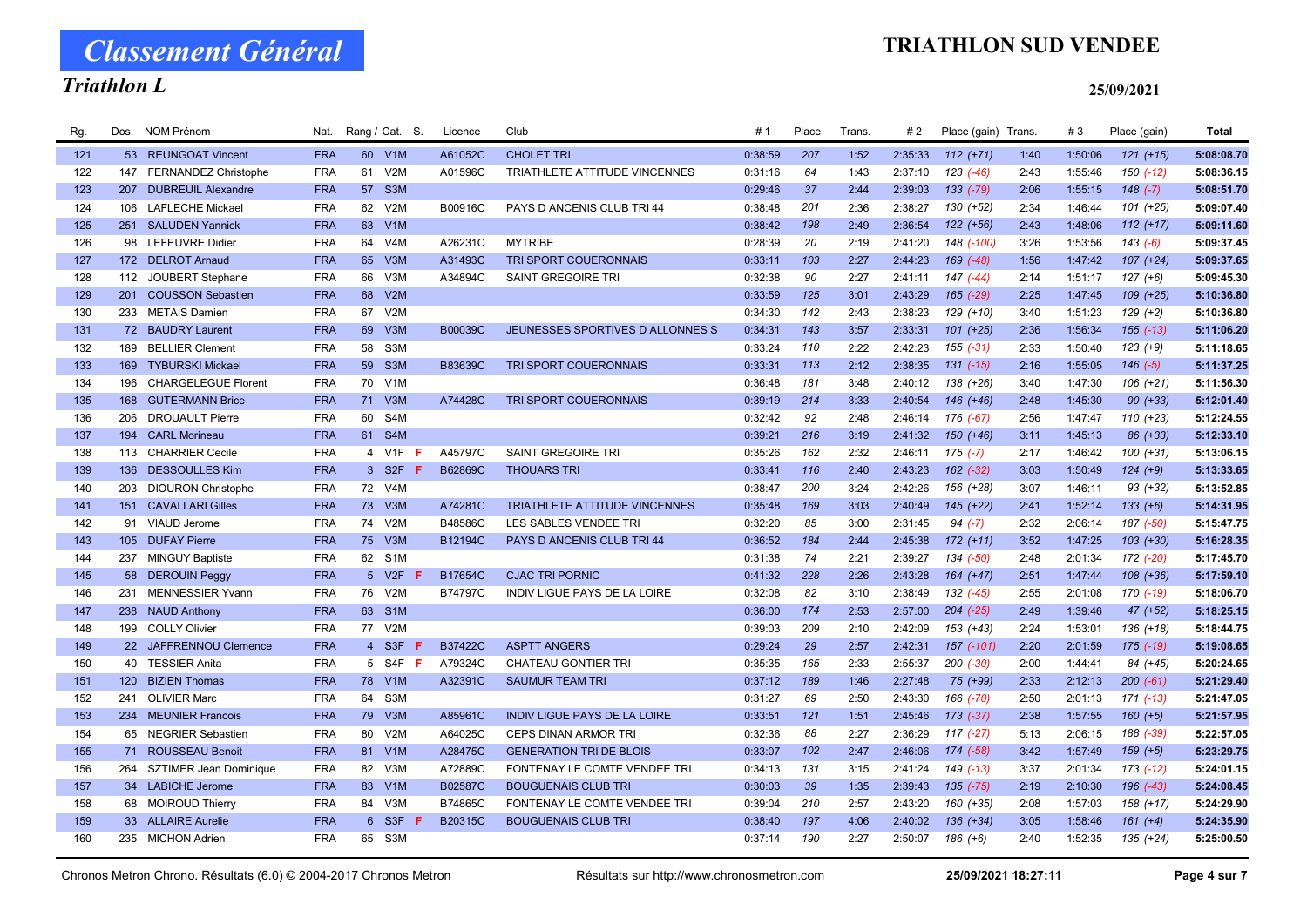# Triathlon L

## TRIATHLON SUD VENDEE

| Rg. | Dos. | <b>NOM Prénom</b>         | Nat.       | Rang / Cat. S.          | Licence | Club                                 | #1      | Place | Trans. | # 2     | Place (gain) Trans. |      | #3      | Place (gain)  | Total      |
|-----|------|---------------------------|------------|-------------------------|---------|--------------------------------------|---------|-------|--------|---------|---------------------|------|---------|---------------|------------|
| 161 |      | 178 BALLER Maxime         | <b>FRA</b> | 85 V1M                  | B32728C | <b>TULLE TRI</b>                     | 0:34:13 | 132   | 2:42   | 2:43:20 | $161$ $(-20)$       | 1:57 | 2:02:54 | $182 (-9)$    | 5:25:04.25 |
| 162 |      | 56 LOUINEAU Ludovic       | <b>FRA</b> | 86<br>V <sub>2</sub> M  | A30735C | <b>CHOLET TRI</b>                    | 0:34:20 | 138   | 3:09   | 2:43:28 | 163 (-18)           | 3:15 | 2:01:01 | $169 (-6)$    | 5:25:11.05 |
| 163 |      | 224 LE COURTOIS Vincent   | <b>FRA</b> | V2M<br>87               |         |                                      | 0:36:04 | 176   | 3:00   | 2:49:57 | $185(-6)$           | 2:51 | 1:53:35 | $140 (+19)$   | 5:25:24.30 |
| 164 |      | 204 DOLIVET Norman        | <b>FRA</b> | S <sub>2</sub> M<br>66  |         |                                      | 0:34:15 | 135   | 2:57   | 2:33:42 | $102 (+22)$         | 2:24 | 2:12:29 | $202$ $(-51)$ | 5:25:44.45 |
| 165 |      | 96 BLIVET Jean Louis      | <b>FRA</b> | V4M<br>88               | B34083C | <b>LORIENT TRI FLK</b>               | 0:40:31 | 221   | 2:46   | 2:40:10 | $137 (+54)$         | 2:50 | 1:59:32 | $165 (+2)$    | 5:25:46.00 |
| 166 | 121  | <b>CHALUMEAU Xavier</b>   | <b>FRA</b> | V3M<br>89               | B08378C | SAUMUR TEAM TRI                      | 0:33:21 | 106   | 2:21   | 2:36:42 | $121$ $(-15)$       | 2:35 | 2:10:52 | 198 (-45)     | 5:25:48.75 |
| 167 |      | 146 RASTOILE Olivier      | <b>FRA</b> | 90<br>V3M               | A27535C | <b>TRI MAY</b>                       | 0:34:58 | 153   | 2:56   | 2:53:17 | $195 (-38)$         | 2:17 | 1:53:25 | $139 (+24)$   | 5:26:50.05 |
| 168 |      | 104 AUBERT Anthony        | <b>FRA</b> | V1M<br>91               | A97150C | PAYS D ANCENIS CLUB TRI 44           | 0:36:51 | 183   | 2:06   | 2:43:10 | 159 (+22)           | 2:42 | 2:02:25 | $178(-7)$     | 5:27:11.15 |
| 169 |      | 39 LE RAT Cedric          | <b>FRA</b> | V1M<br>92               | B59578C | <b>CHARTRES METROPOLE TRI</b>        | 0:31:15 | 63    | 3:10   | 2:56:06 | 202 (-124)          | 2:51 | 1:54:12 | $144 (+18)$   | 5:27:32.15 |
| 170 |      | 246 POTDEVIN Jean Brice   | <b>FRA</b> | 93<br>V <sub>1</sub> M  |         |                                      | 0:35:58 | 173   | 3:12   | 2:44:05 | $167 (+9)$          | 3:14 | 2:01:42 | $174(-6)$     | 5:28:07.95 |
| 171 | 156  | <b>BELLANGER Jerome</b>   | <b>FRA</b> | 94<br>V3M               |         | TRIATHLETE ATTITUDE VINCENNES        | 0:35:41 | 168   |        |         |                     |      | 1:41:59 | 64 (-171)     | 5:28:24.75 |
| 172 |      | 263 MATHIS Vincent        | <b>FRA</b> | 95<br>V <sub>2</sub> M  |         |                                      | 0:35:08 | 156   | 3:53   | 2:42:21 | $154(-1)$           | 3:03 | 2:04:10 | $183( -15)$   | 5:28:33.65 |
| 173 |      | 236 MIGNOT Franck         | <b>FRA</b> | V3M<br>96               |         |                                      | 0:35:09 | 158   | 3:22   | 2:50:53 | 190 (-25)           | 3:46 | 1:55:50 | $151 (+10)$   | 5:28:57.60 |
| 174 | 247  | PREVOST Christophe        | <b>FRA</b> | 97<br>V2M               |         |                                      | 0:39:17 | 213   | 3:11   | 2:42:52 | 158 (+39)           | 3:01 | 2:02:39 | 179 (0)       | 5:30:57.25 |
| 175 |      | 110 HUON Clement          | <b>FRA</b> | 67 S3M                  | A88188C | <b>RENNES TRI</b>                    | 0:37:11 | 188   | 3:06   | 2:50:37 | $188(-2)$           | 3:56 | 1:56:52 | $157 (+15)$   | 5:31:38.40 |
| 176 |      | 212 FAUVET Julien         | <b>FRA</b> | S4M<br>68               |         |                                      | 0:38:54 | 204   | 3:15   | 2:50:18 | 187 (+11)           | 2:54 | 1:56:50 | 156 (+17)     | 5:32:07.75 |
| 177 |      | 49 MERIGEAULT Sebastien   | <b>FRA</b> | 98<br>V1M               | B31826C | <b>CHOLET TRI</b>                    | 0:44:04 | 233   | 3:06   | 2:47:16 | 179 (+37)           | 2:43 | 1:55:29 | 149 (+19)     | 5:32:34.55 |
| 178 |      | 175 BOUGUERN Karim        | <b>FRA</b> | V <sub>1</sub> M<br>99  | A31491C | TRI SPORT COUERONNAIS                | 0:34:36 | 147   | 3:04   | 2:46:32 | 178 (-24)           | 3:15 | 2:06:13 | $186(-7)$     | 5:33:37.65 |
| 179 |      | 60 BUDAIL Franck          | <b>FRA</b> | 100<br>V2M              | A55837C | <b>CORMARIS TRI</b>                  | 0:38:38 | 196   | 3:59   | 2:40:41 | $143 (+31)$         | 2:57 | 2:07:49 | $191 (-14)$   | 5:34:02.40 |
| 180 |      | 153 YABI Adrien           | <b>FRA</b> | V1M<br>101              | A63533C | <b>TRIATHLETE ATTITUDE VINCENNES</b> | 0:38:52 | 203   | 3:16   | 2:44:15 | 168 (+23)           | 3:05 | 2:04:54 | 185 (0)       | 5:34:19.15 |
| 181 |      | 150 LETELLIER Antoine     | <b>FRA</b> | 69<br>S <sub>3</sub> M  | A59258C | TRIATHLETE ATTITUDE VINCENNES        | 0:39:10 | 211   | 4:43   | 2:53:47 | 197 (+10)           | 2:56 | 1:53:46 | $141 (+20)$   | 5:34:19.35 |
| 182 |      | 75 TESSON Clement         | <b>FRA</b> | 102<br>V <sub>1</sub> M | B43826C | LA ROCHE VENDEE TRI                  | 0:31:29 | 71    | 2:44   | 2:52:02 | 193 (-106)          | 2:17 | 2:07:13 | $190 (-5)$    | 5:35:44.00 |
| 183 |      | 186 AUBOURG Johnny        | <b>FRA</b> | 103<br>V1M              |         |                                      | 0:39:37 | 217   | 3:21   | 2:47:46 | 181 (+29)           | 4:38 | 2:02:49 | $180 (+5)$    | 5:38:08.30 |
| 184 | 200  | <b>COUSSON Gwendoline</b> | <b>FRA</b> | $V2F$ F<br>6            |         |                                      | 0:39:02 | 208   | 3:28   | 2:54:34 | $198 (+8)$          | 3:27 | 1:58:47 | $162 (+16)$   | 5:39:14.85 |
| 185 |      | 182 LANGLINE Etienne      | <b>FRA</b> | 70 S3M                  | B14046C | <b>V ATHLON</b>                      | 0:39:13 | 212   | 2:51   | 2:47:55 | $183 (+27)$         | 3:05 | 2:07:04 | 189(0)        | 5:40:06.75 |
| 186 | 103  | JONCKHEERE Bertrand       | <b>FRA</b> | 104<br>V2M              | B15127C | PAYS D ANCENIS CLUB TRI 44           | 0:47:05 | 238   |        |         |                     |      | 1:59:56 | 166 (-186)    | 5:40:33.30 |
| 187 |      | 214 GORILLIOT Bertrand    | <b>FRA</b> | 105<br>V1M              |         |                                      | 0:33:35 | 114   | 4:27   | 2:44:42 | $171$ $(-48)$       | 5:03 | 2:12:49 | $204$ $(-25)$ | 5:40:33.90 |
| 188 | 119  | <b>HAUTTEMENT Jerome</b>  | <b>FRA</b> | 106<br>V2M              | A56174C | SAUMUR TEAM TRI                      | 0:36:53 | 185   | 2:15   | 2:51:45 | $192 (-4)$          | 1:43 | 2:08:27 | $193 (+1)$    | 5:41:00.15 |
| 189 |      | 243 PELLEAU Fabien        | <b>FRA</b> | 71<br>S4M               |         |                                      | 0:41:13 | 224   | 4:07   | 2:44:42 | 170 (+38)           | 2:29 | 2:08:38 | $194 (-3)$    | 5:41:06.55 |
| 190 |      | 217 GUINAUDEAU Christophe | <b>FRA</b> | 107 V1M                 |         |                                      | 0:48:32 | 239   | 3:59   | 2:55:42 | $201 (+23)$         | 2:57 | 1:51:37 | 131 (+26)     | 5:42:44.75 |
| 191 |      | 244 PETEL Virginie        | <b>FRA</b> | 7 V1F F                 |         |                                      | 0:38:49 | 202   | 3:06   | 2:57:47 | $206$ $(-4)$        | 3:09 | 1:59:57 | $167 (+15)$   | 5:42:45.40 |
| 192 |      | 70 PHELIPPEAU Fabrice     | <b>FRA</b> | 108<br>V2M              | B01499C | FONTENAY LE COMTE VENDEE TRI         | 0:38:54 | 205   | 2:21   | 2:50:41 | 189 (+13)           | 3:12 | 2:07:54 | 192 (0)       | 5:43:01.00 |
| 193 |      | 252 SECHER Anthony        | <b>FRA</b> | 109<br>V2M              |         |                                      | 0:40:50 | 222   | 3:23   | 2:33:55 | $103 (+82)$         | 2:59 | 2:22:22 | $217(-53)$    | 5:43:26.30 |
| 194 | 193  | <b>BUTON Florian</b>      | <b>FRA</b> | 72 S3M                  |         |                                      | 0:42:52 | 231   | 4:01   | 3:00:19 | $209 (+17)$         | 5:56 | 1:51:35 | 130 (+20)     | 5:44:41.20 |
| 195 |      | 240 NORMAND Sonia         | <b>FRA</b> | 7 S4F F                 |         |                                      | 0:48:34 | 240   | 2:51   | 3:02:05 | $213 (+18)$         | 2:22 | 1:52:25 | $134 (+27)$   | 5:48:14.35 |
| 196 |      | 181 OLLIER Philippe       | <b>FRA</b> | 110<br>V <sub>4</sub> M | A75173C | <b>USO BEZONS</b>                    | 0:35:28 | 163   | 4:00   | 3:04:17 | $218$ $(-48)$       | 3:03 | 2:02:23 | $177 (+15)$   | 5:49:08.55 |
| 197 |      | 81 VAESKEN Franz Olivier  | <b>FRA</b> | 111<br>V1M              | B03645C | LE POIRE SUR VIE VENDEE TRI          | 0:41:34 | 229   | 3:08   | 2:53:01 | $194 (+27)$         | 3:18 | 2:09:30 | $195 (+5)$    | 5:50:29.50 |
| 198 | 190  | <b>BERTHELOT Laurent</b>  | <b>FRA</b> | V5M<br>112              | A28652C |                                      | 0:35:02 | 155   | 3:29   | 2:47:49 | 182 (-24)           | 4:15 | 2:20:26 | $214$ $(-19)$ | 5:50:58.65 |
| 199 |      | 188 BATHILY Idriss        | <b>FRA</b> | 73<br>S <sub>3</sub> M  |         |                                      | 0:29:39 | 36    | 2:49   | 3:00:32 | $210( -158)$        | 2:22 | 2:16:16 | $210(-5)$     | 5:51:36.95 |
| 200 |      | 163 CONSEIL Julien        | <b>FRA</b> | 74 S4M                  | B05076C | TRI CLUB NANTAIS                     | 0:40:56 | 223   | 4:48   | 2:58:54 | $207 (+11)$         | 4:22 | 2:02:53 | $181 (+12)$   | 5:51:51.40 |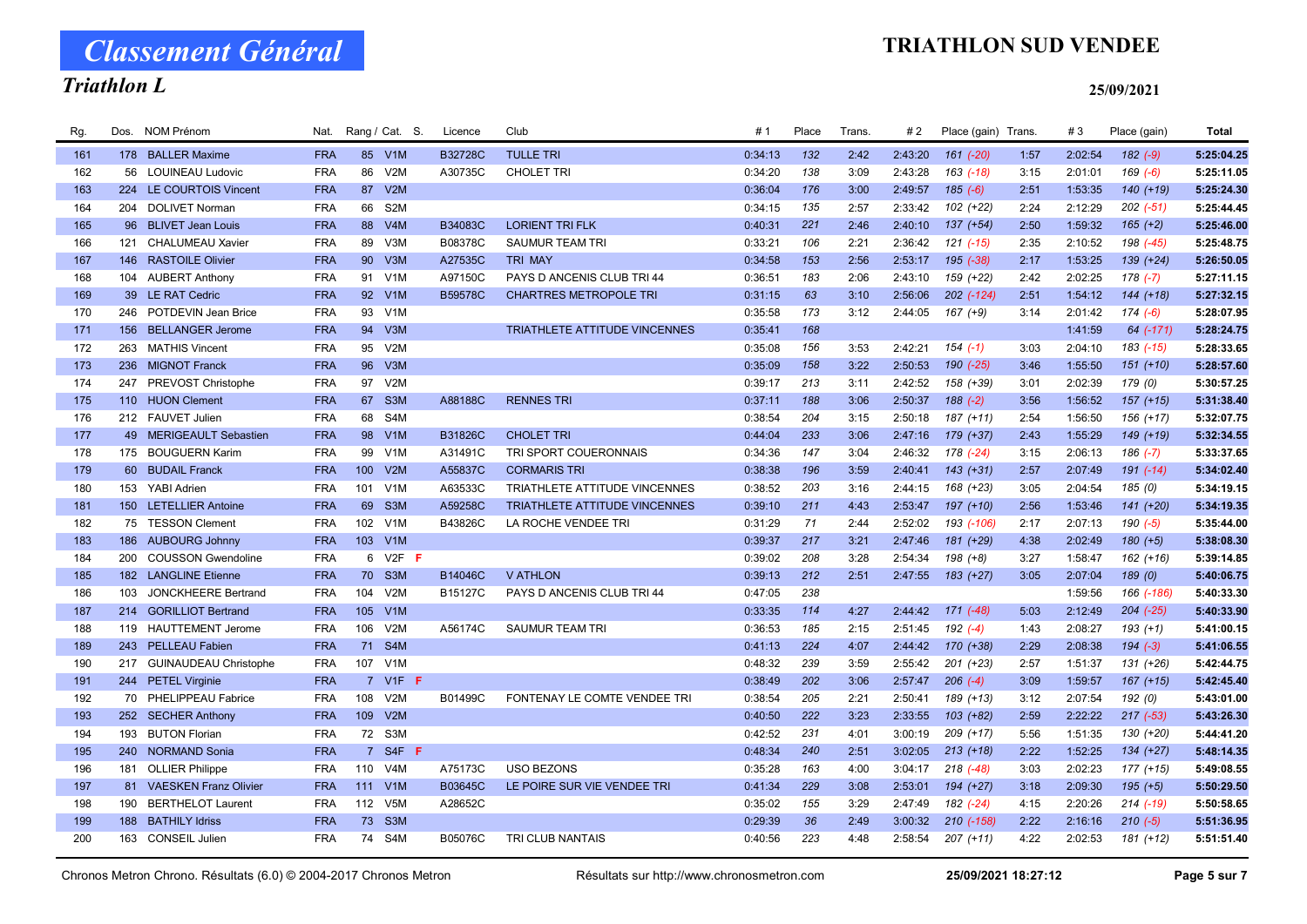# TRIATHLON SUD VENDEE

Classement Général Triathlon L

| Rg.        | Dos. | NOM Prénom             | Nat.       | Rang / Cat. S. |                  |    | Licence | Club                              | #1      | Place          | Trans | #2      | Place (gain) Trans. |      | #3      | Place (gain) | Total        |
|------------|------|------------------------|------------|----------------|------------------|----|---------|-----------------------------------|---------|----------------|-------|---------|---------------------|------|---------|--------------|--------------|
| 201        |      | 118 CHAUDET Nicolas    | <b>FRA</b> |                | 113 V4M          |    | B42910C | <b>SAUMUR TEAM TRI</b>            | 0:34:16 | 136            | 2:29  | 2:57:43 | $205(-61)$          | 2:36 | 2:15:28 | $207(-4)$    | 5:52:29.90   |
| 202        |      | 20 MOURIN Pascal       | <b>FRA</b> | 114            | V <sub>4</sub> M |    | A31216C | <b>ASPTT ANGERS</b>               | 0:35:15 | 159            | 2:37  | 2:48:28 | 184 (-19)           | 3:36 | 2:24:16 | $218(-24)$   | 5:54:09.15   |
| 203        |      | 31 LANDRIN Catherine   | <b>FRA</b> |                | 8 V1F F          |    | A80650C | <b>BEST TRI SAINT NAZAIRE</b>     | 0:36:49 | 182            | 3:58  | 3:06:26 | $220 (-33)$         | 3:00 | 2:04:12 | $184 (+12)$  | 5:54:23.75   |
| 204        | 221  | <b>LANGONNE Pierre</b> | <b>FRA</b> | 75             | S <sub>2</sub> M |    |         |                                   | 0:36:36 | 179            | 4:54  | 2:56:35 | $203$ $(-24)$       | 4:04 | 2:13:33 | $206$ $(-1)$ | 5:55:40.10   |
| 205        |      | 54 RAOUX Philippe      | <b>FRA</b> |                | 115 V3M          |    | A61087C | <b>CHOLET TRI</b>                 | 0:41:16 | 225            | 3:41  | 2:55:13 | 199 (+18)           | 4:22 | 2:11:54 | $199 (+2)$   | 5:56:23.10   |
| 206        |      | 19 CHAUDET Aurelie     | <b>FRA</b> | 8              | S4F              | F. | A89822C | <b>ASPTT ANGERS</b>               | 0:36:01 | 175            | 2:14  | 2:59:53 | 208 (-29)           | 2:36 | 2:16:03 | $209 (-2)$   | 5:56:45.05   |
| 207        |      | 239 NEVEU Franck       | <b>FRA</b> |                | 116 V3M          |    |         |                                   | 0:30:57 | 53             | 3:35  | 3:00:48 | $211 (-145)$        | 3:05 | 2:18:38 | $212 (-9)$   | 5:57:00.70   |
| 208        | 230  | <b>MATHIEU Clement</b> | <b>FRA</b> |                | 117 V2M          |    |         |                                   | 0:48:41 | 241            | 3:44  | 2:53:18 | 196 (+28)           | 3:08 | 2:12:45 | $203 (+5)$   | 6:01:33.70   |
| 209        |      | 180 BROTHIER Isabelle  | <b>FRA</b> |                | 9 V3F            | -F | A63265C | <b>TULLE TRI</b>                  | 0:34:35 | 146            | 3:16  | 3:05:37 | $219(-64)$          | 2:43 | 2:15:29 | $208 (+1)$   | 6:01:37.55   |
| 210        |      | 222 LANGONNE Pascal    | <b>FRA</b> | 118            | V <sub>4</sub> M |    |         |                                   | 0:48:55 | 243            | 8:39  | 3:01:17 | $212 (+17)$         | 4:28 | 1:58:57 | $163 (+16)$  | 6:02:13.45   |
| 211        |      | 205 DOUAUD Benoist     | <b>FRA</b> |                | 119 V1M          |    |         |                                   | 0:34:49 | 150            | 3:42  | 3:02:54 | $215 (-58)$         | 3:26 | 2:18:50 | $213 (-3)$   | 6:03:37.10   |
| 212        |      | 148 GILBERT Ludovic    | <b>FRA</b> |                | 120 V1M          |    | A89196C | TRIATHLETE ATTITUDE VINCENNES     | 0:41:25 | 226            | 4:02  | 3:02:48 | $214 (+9)$          | 2:47 | 2:13:33 | $205 (+5)$   | 6:04:32.50   |
| 213        |      | 21 ALIX Anne Sophie    | <b>FRA</b> |                | 9 S2F F          |    | B16851C | <b>ASPTT ANGERS</b>               | 0:34:15 | 133            | 4:05  | 3:12:44 | $225 (-87)$         | 2:40 | 2:12:20 | $201 (+7)$   | 6:06:00.45   |
| 214        |      | 18 CLENET Yannick      | <b>FRA</b> |                | 121 V2M          |    | A82297C | ATHLETIC RETZ SUD LAC             | 0:44:58 | 234            | 2:49  | 3:15:45 | $226 (+7)$          | 2:06 | 2:02:04 | $176 (+13)$  | 6:07:38.80   |
| 215        |      | 225 LEGENDRE Eloise    | <b>FRA</b> |                | 10 V1F F         |    |         |                                   | 0:38:12 | 194            | 2:46  | 3:16:53 | $227 (-31)$         | 2:36 | 2:10:32 | $197 (+10)$  | 6:10:56.15   |
| 216        |      | 28 RIDEAU Christian    | <b>FRA</b> | 122            | V <sub>5</sub> M |    | A31471C | <b>ACLR</b>                       | 0:46:53 | 237            | 3:56  | 2:51:19 | 191 (+28)           | 3:49 | 2:25:52 | $219(-7)$    | 6:11:46.65   |
| 217        |      | 229 MAISON Edouard     | <b>FRA</b> |                | 76 S4M           |    |         |                                   | 0:36:32 | 178            | 6:24  | 3:06:56 | $221 (-40)$         | 3:06 | 2:21:35 | $215 (+1)$   | 6:14:30.55   |
| 218        |      | 124 AVERTY Marcel      | <b>FRA</b> | 123            | V6M              |    | A31371C | ST JEAN DE MONTS VENDEE TRI ATHLE | 0:37:44 | 193            | 3:39  | 3:12:24 | $224 (-30)$         | 3:38 | 2:21:53 | $216 (+5)$   | 6:19:15.05   |
| 219        |      | 115 JOLIDON Marc       | <b>FRA</b> |                | 124 V3M          |    | A58845C | <b>SAINT HERBLAIN TRI</b>         | 0:32:59 | 99             | 2:56  | 3:03:06 | 216 (-106)          | 3:21 | 2:37:30 | $222 (-14)$  | 6:19:49.60   |
| 220        |      | 127 CESBRON Hugues     | <b>FRA</b> | 125            | V <sub>4</sub> M |    | B48885C | ST JEAN DE MONTS VENDEE TRI ATHLE | 0:45:05 | 235            | 4:21  | 3:03:57 | $217 (+14)$         | 3:04 | 2:31:51 | $221 (+1)$   | 6:28:15.20   |
| 221        |      | 24 CHATELIER Guillaume | <b>FRA</b> | 126            | V2M              |    | A85071C | <b>ACLR</b>                       | 0:41:28 | 227            | 4:22  | 3:08:58 | $222 (+3)$          | 2:37 | 2:31:47 | $220 (+3)$   | 6:29:09.85   |
| 222        |      | 173 AUDIC Nadine       | <b>FRA</b> |                | 11 V4F <b>F</b>  |    | A31489C | TRI SPORT COUERONNAIS             | 0:45:25 | 236            | 3:47  | 3:24:33 | $228 (+8)$          | 4:19 | 2:17:32 | $211 (+6)$   | 6:35:33.20   |
| 223        |      | 174 MAHE Jean Luc      | <b>FRA</b> |                | 127 V4M          |    | A31498C | TRI SPORT COUERONNAIS             | 0:36:31 | 177            | 4:32  | 3:09:19 | $223 (-42)$         | 4:55 | 2:40:18 | $223 (-4)$   | 6:35:33.50   |
| 224        | 250  | RIVOAL Isabelle        | <b>FRA</b> |                | 12 V3F F         |    |         |                                   | 0:48:54 | 242            | 3:26  | 3:31:08 | $229 (+13)$         | 4:00 | 2:57:16 | $224 (+5)$   | 7:24:41.15   |
| <b>DNF</b> |      | 37 PIVETEAU Sebastien  | <b>FRA</b> |                | 0 V2M            |    | A71479C | <b>CHANTONNAY TRI</b>             | 0:31:21 | 66             | 1:43  |         |                     |      |         |              | $\bf{0}$     |
| <b>DNF</b> |      | 45 BONNE Frederic      | <b>FRA</b> |                | 0 V2M            |    | A93830C | <b>CHATEAUGIRON TRI</b>           | 0:32:37 | 89             | 1:37  | 2:21:21 | $33 (+54)$          | 3:22 |         |              |              |
| <b>DNF</b> |      | 66 GAUTHIER Frederic   | <b>FRA</b> |                | 0 V3M            |    | A31318C | <b>DROMAD ERDRE</b>               | 0:25:18 | $\overline{4}$ | 2:19  | 2:22:12 | $40$ ( $-17$ )      | 2:18 |         |              |              |
| <b>DNF</b> |      | 67 FLOZE Olivier       | <b>FRA</b> | 0              | V3M              |    | A31014C | FONTENAY LE COMTE VENDEE TRI      | 0:28:19 | 18             | 1:44  |         |                     |      |         |              |              |
| <b>DNF</b> |      | 76 GAUVRIT Alban       | <b>FRA</b> |                | 0 S2M            |    | B68430C | LA ROCHE VENDEE TRI               | 0:39:20 | 215            | 2:46  |         |                     |      |         |              | $\mathbf{0}$ |
| <b>DNF</b> |      | 82 FOURNIER Claude     | <b>FRA</b> | $\mathbf{0}$   | V <sub>5</sub> M |    | A32141C | LE POIRE SUR VIE VENDEE TRI       | 0:37:09 | 187            | 4:31  |         |                     |      |         |              | 0            |
| <b>DNF</b> |      | 92 NICAUD Tony         | <b>FRA</b> |                | 0 V3M            |    | B61149C | LES SABLES VENDEE TRI             | 0:31:43 | 76             | 2:07  | 2:46:25 | 177 (-77)           | 1:53 |         |              |              |
| <b>DNF</b> |      | 93 DUCHEMIN Dimitri    | <b>FRA</b> | 0              | S4M              |    | B83521C | LIFFRE CORMIER TRI                | 0:49:07 | 244            | 5:51  |         |                     |      |         |              |              |
| <b>DNF</b> |      | 117 MARQUIS Marine     | <b>FRA</b> | $\mathbf{0}$   | S <sub>3F</sub>  |    | B90889C | <b>SAINTES TRI</b>                | 0:52:09 | 245            | 3:45  | 3:35:17 | $230 (+15)$         | 3:32 |         |              |              |
| <b>DNF</b> | 128  | MAHEAU Jean Philippe   | <b>FRA</b> |                | 0 S3M            |    | A31463C | ST JEAN DE MONTS VENDEE TRI ATHLE | 0:35:32 | 164            | 2:27  | 4:24:55 | 232 (-68)           |      |         |              |              |
| <b>DNF</b> |      | 139 LE GARREC Julien   | <b>FRA</b> |                | 0 V1M            |    | A51185C | <b>THOUARS TRI</b>                | 0:33:49 | 119            | 2:32  | 3:57:18 | $231$ $(-112)$      |      |         |              | $\bf{0}$     |
| <b>DNF</b> |      | 141 COLLAT Mickael     | <b>FRA</b> |                | 0 V1M            |    | A94217C | <b>THOUARS TRI</b>                | 0:35:00 | 154            | 1:38  |         |                     |      |         |              |              |
| <b>DNF</b> |      | 143 BICHON Laurent     | <b>FRA</b> |                | 0 V2M            |    | A26816C | <b>THOUARS TRI</b>                | 0:33:28 | 111            | 2:47  |         |                     |      |         |              |              |
| <b>DNF</b> | 166  | <b>BRIENS Arnaud</b>   | <b>FRA</b> |                | 0 V3M            |    | A81196C | TRI FLERS LA FERTE MACE           | 0:38:59 | 206            | 2:29  |         |                     |      |         |              |              |
| <b>DNF</b> |      | 167 FAUCHEUX Vincent   | <b>FRA</b> |                | 0 V2M            |    | A89790C | TRI FLERS LA FERTE MACE           | 0:37:26 | 192            | 3:06  |         |                     |      |         |              | $\bf{0}$     |
| <b>DNF</b> |      | 170 BLAIS Arnaud       | <b>FRA</b> |                | 0 V2M            |    | A31492C | TRI SPORT COUERONNAIS             | 0:32:51 | 97             | 2:00  |         |                     |      |         |              | $\mathbf 0$  |
|            |      |                        |            |                |                  |    |         |                                   |         |                |       |         |                     |      |         |              |              |